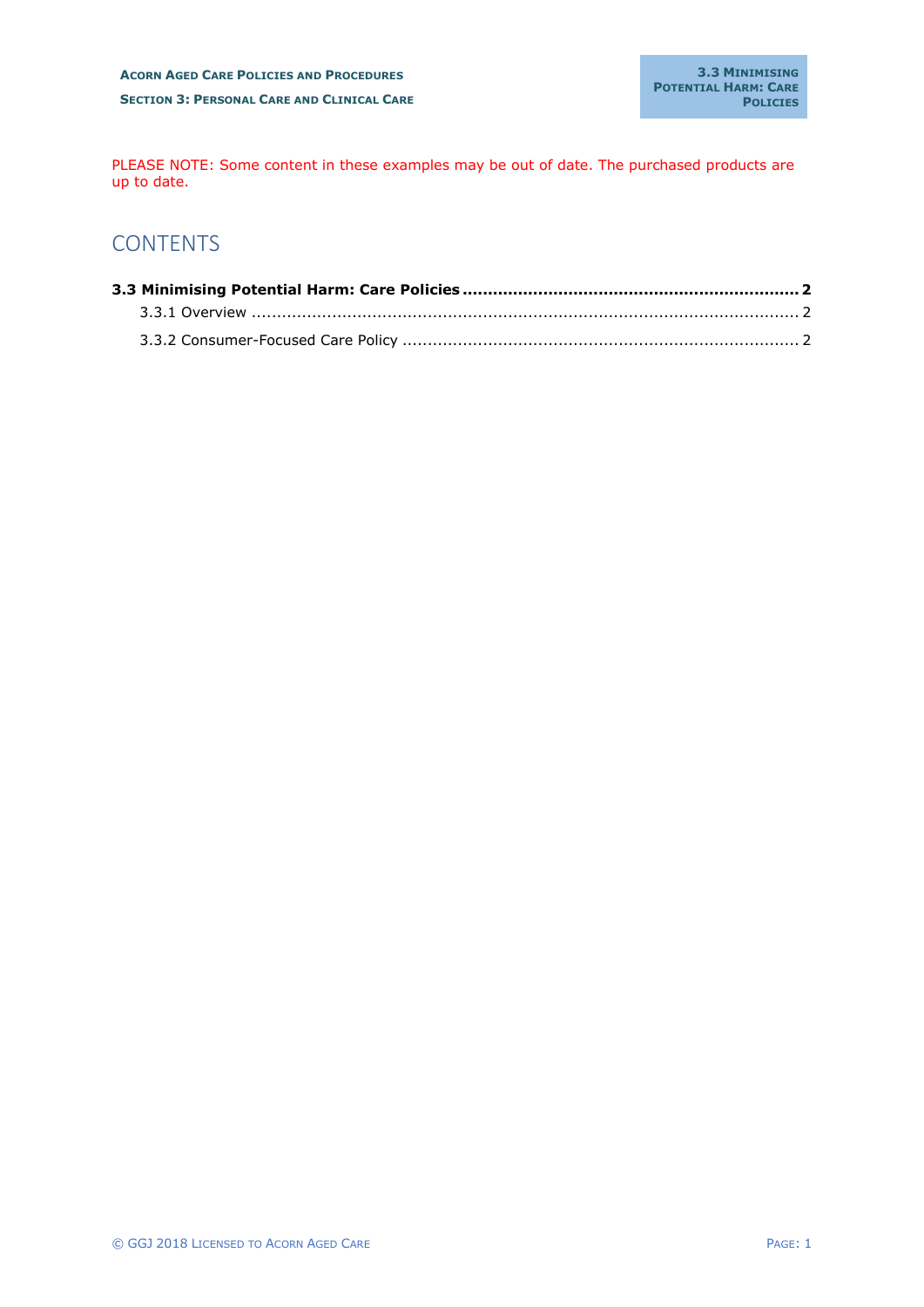## 3.3 MINIMISING POTENTIAL HARM: CARE POLICIES

## 3.3.1 OVERVIEW

Consumers may be at risk of harm due to a range of issues related to altered cognition, frailty, functional decline, reduced health and wellbeing, sensory losses, changes in environment and mental health.

Acorn Aged Care works with consumers through assessment, support planning, referral, review and monitoring to identify the risk of potential harm and uses strategies to reduce the risk of harm.

A range of practices are in place to reduce the risk of potential harm for consumers including:

- Handover (see Handover Practice and 2.3.6 Assessment and Support Planning Processes/ Handover)
- Managing deterioration (see Managing Deterioration and Escalation Practice and Managing Life Threatening Events Practice)
- Supporting those living with cognitive impairment (see Communicating with People Living with Dementia and Managing Behavioural and Psychological Symptoms of Dementia)
- Managing delirium (see Managing Delirium)
- Supporting sensory impairments (see Supporting Sensory Impairments Practice)
- Falls and mobility impairments (see Falls Prevention and Management Practice)
- Supporting optimal nutrition and hydration (see Nutrition and Hydration Support Practice)
- Promoting oral and dental health (see Oral and Dental Support Practice)
- Optimising continence care bladder and bowel (see Optimising Continence Care Practice)
- Medication management (see Medication Management Guiding Principles Practice, Medication Management and Error Reporting Practice, Support Worker Medication Support Practice)
- Supporting restful sleep (see Sleep Support Practice)
- Supporting pain management (see Pain Management Practice)
- Providing end of life care (see Palliative and End of Life Care Practice)
- Preventing pressure injury and promoting skin integrity (see Pressure Injury Prevention and Management Practice and Skin Integrity Support and Skin Tear Management Practice)
- Minimising the use of restrictive practices (see 3.5 Restraint Minimisation and Use Policy and Restraint Minimisation and Use Practice).

## 3.3.2 CONSUMER-FOCUSED CARE POLICY

Quality and safe care is provided to all Acorn Aged Care consumers through the implementation of our Consumer-Focused Care Policy that is operationalised by:

- Consultation with the consumer (and their representative if requested/required by the consumer relative to their ability to participate) before, during and after admission to our service
- Identification of the consumer's expressed (SMART) goals and working with them to articulate how we can support them in achieving them whilst promoting independence
- Measuring and monitoring the consumer's achievement of their goals on an ongoing basis through consultation, review and reassessment
- Using previously conducted assessments and referral information to inform our assessments
- Conducting assessments relevant to the consumer's need and using this information to inform the development of a consumer-approved support plan